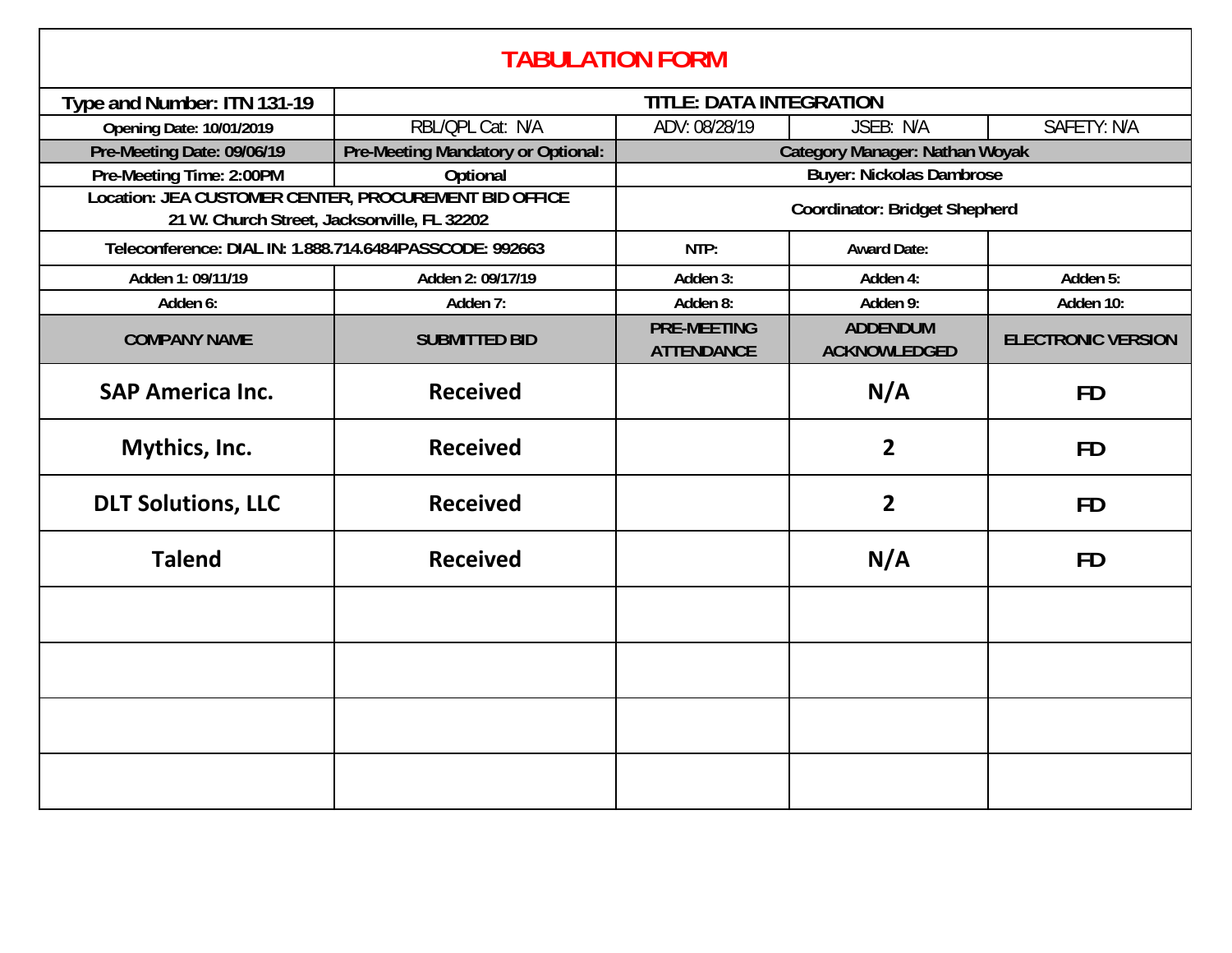| <b>TABULATION FORM</b>                     |                                           |                                           |                                        |                           |  |  |
|--------------------------------------------|-------------------------------------------|-------------------------------------------|----------------------------------------|---------------------------|--|--|
| Type and Number: RFP 136-19                | TITLE: REAL ESTATE REDEVELOPMENT SERVICES |                                           |                                        |                           |  |  |
| <b>Opening Date: 10/01/2019</b>            | RBL/QPL Cat: N/A                          | ADV: 09/11/19                             | JSEB: Points                           | SAFETY: N/A               |  |  |
| Pre-Meeting Date: N/A                      | Pre-Meeting Mandatory or Optional:        | <b>Category Manager: Chrissy Nunziato</b> |                                        |                           |  |  |
| Pre-Meeting Time: N/A                      | N/A                                       | <b>Buyer: Elaine Selders</b>              |                                        |                           |  |  |
| Location: N/A                              |                                           | <b>Coordinator: Jordan Pope</b>           |                                        |                           |  |  |
| Teleconference:                            |                                           | NTP:                                      | <b>Award Date:</b>                     |                           |  |  |
| Adden 1:                                   | Adden 2:                                  | Adden 3:                                  | Adden 4:                               | Adden 5:                  |  |  |
| Adden 6:                                   | Adden 7:                                  | Adden 8:                                  | Adden 9:                               | Adden 10:                 |  |  |
| <b>COMPANY NAME</b>                        | <b>SUBMITTED BID</b>                      | <b>PRE-MEETING</b><br><b>ATTENDANCE</b>   | <b>ADDENDUM</b><br><b>ACKNOWLEDGED</b> | <b>ELECTRONIC VERSION</b> |  |  |
| <b>GAI Consultants, Inc.</b>               | <b>Received</b>                           | N/A                                       | N/A                                    | <b>FD</b>                 |  |  |
| <b>England-Thims &amp; Miller,</b><br>Inc. | <b>Received</b>                           | N/A                                       | N/A                                    | <b>FD</b>                 |  |  |
|                                            |                                           |                                           |                                        |                           |  |  |
|                                            |                                           |                                           |                                        |                           |  |  |
|                                            |                                           |                                           |                                        |                           |  |  |
|                                            |                                           |                                           |                                        |                           |  |  |
|                                            |                                           |                                           |                                        |                           |  |  |
|                                            |                                           |                                           |                                        |                           |  |  |